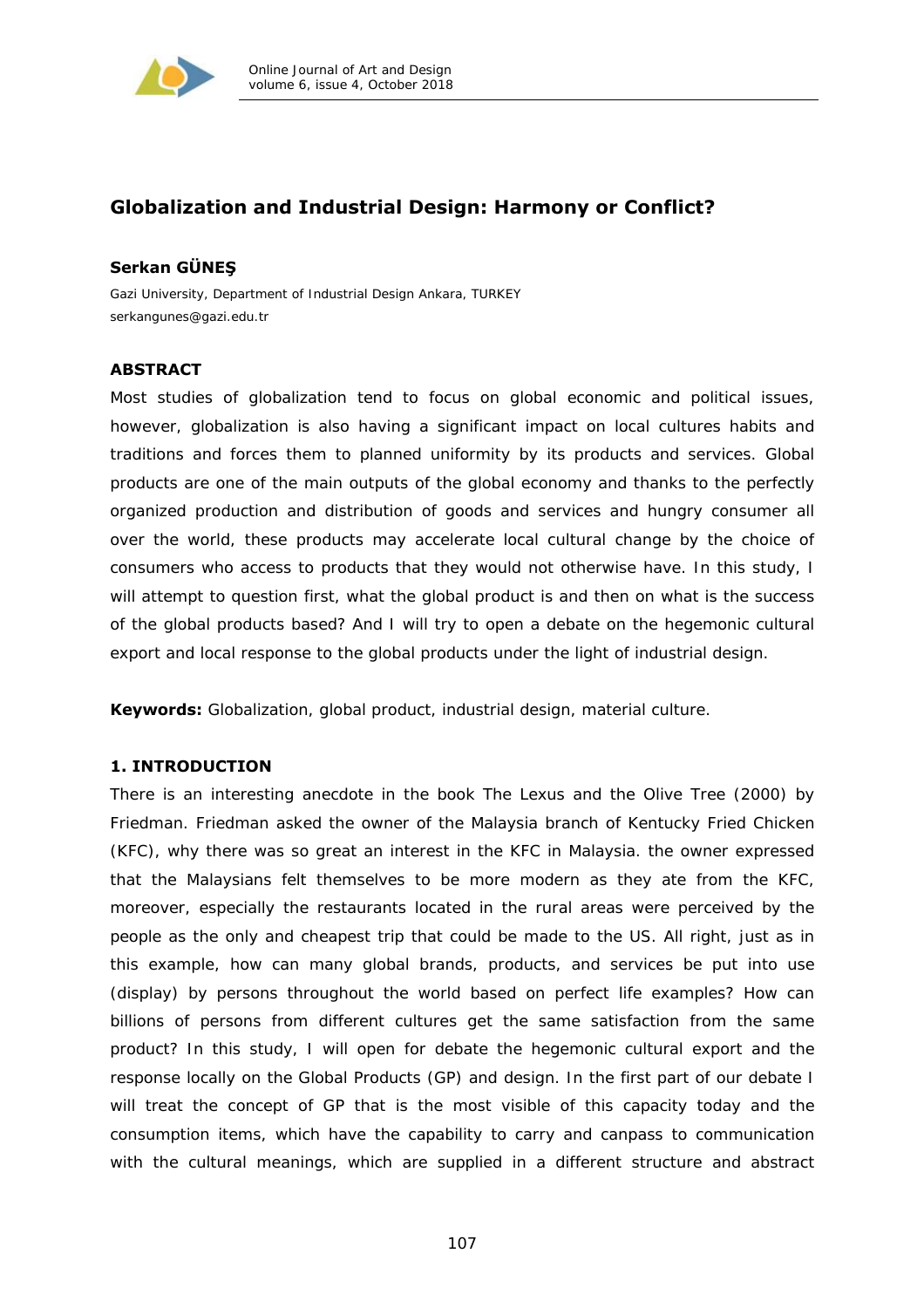

thought from the traditional products (Douglas and Isherwood, 1978). In the second part,I will present in general lines the debates on the relationship with the culture of becoming globalized and globalization, which provides suitable conditions for the display of the capacities that are remembered by the GPs. Whereas, in the final part of the study, I will attempt to explain the economic-cultural expression behind the success of GPs, whereas, the market practices of the expression, the creation mechanism of GPs and the approach to the flow of cultural meaning (McCracken, 1986), which is the most important means of the global consumption culture. Since my predictions are about a fuzzy concept; globalization, surely there will be many minor errors remain. However, I believe that our modest effort will be the basis for many future discussions.

## **2. GLOBAL PRODUCT**

The thought of the global economy with its most innocent condition is not only the goods it is based on, but the thought of capital and knowledge flowing freely to every part of the globe. In the present-day, it is really limited what national boundaries and national states can do in response to global industrial activities (Ohmae, 1989), because thanks to the astounding developments and decreasing costs experienced in the field of communications technology, a trend, style or lifestyle that emerges in any place of the world is also felt by the rest of the world and finds its supporters. Whereas, the capitalist order is organized according to some thoughts and becomes aware of this reality (Gane, 1991; Schor, 1998) and the multinational companies (MNC), which are the basic economic unit if this, is based on the foundation of expanding the target of the existing organized market opportunities at a global level and of continuously becoming a united whole to the system of the new market opportunities no matter where they are in the world. The fact of capital, which has no restrictions and profits that are the main engines of the system, attempt to create a system based completely on the principles of competition in which richnesses are re-evaluated, produced, distributed and consumed and in which the strength of competition comes to the forefront at every level.

GPs are one of the main outputs of the global economy. Global capital exceeds boundaries thanks to GPs and through these products, it presents the neo-liberal globalist ideology for which a need is felt in a hegemonic manner for the spread to every point it can reach and produces to the society the world view, philosophy, science/technology, cultural and moral values. Global exchange includes identity to the extent of the physical attributes of the goods and is made on the facts of culture and civilization and aims at establishing a world of symbols unique to itself. Consumption and culture in the modern world are being carried out in a complicated relationship that is intensive and deep to the extent that has never occurred before (McCracken, 1990).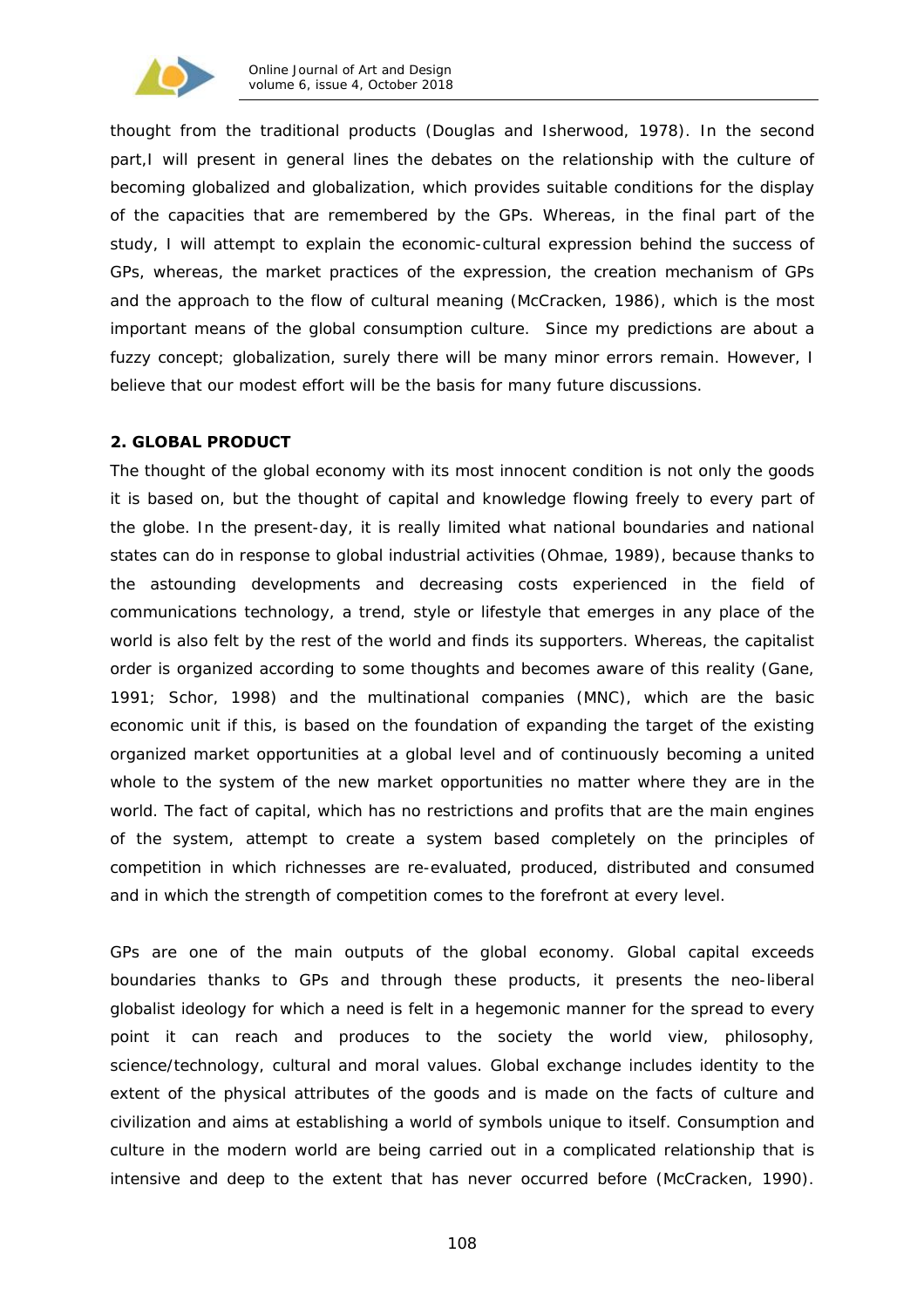

Globalization has been able to accomplish the same goods being understood and receiving value and respect in the same manner in very different geographies and cultures and moreover, it has become an artefact of desire, which decorates dreams.

All right, how has this happened? In this study, the concept of GP has been opened for debate in the context of the GPs. However, first, our debate starts with the definition of the concept of GPs. The basic subject today of the international merchandise exchange has become the *GP*. GPs have become separated from the *local products,* from those formed for many country markets (Subramaniam, et al., 1998). There are many debates about what would be the attributes of the GP in the global market that contends with the national interests. The fact that the global markets are gradually becoming based on culture (Hofstede, 1980) has opened to debate as of the 1980s to the pre-acceptance of *the supply of the GPs being the standard*.

The identical approach of standard GPs, which was defended previously by Buzzel (1968) and later by Levitt (1983), was based on the thought of marketing in an identically designed of high quality and inexpensive products and the thought of the scale economy. This method, which was applied due to costs according to Kotler (2000), was both decreasing the costs of product development (Salerno and Dias, 2002) and was presenting accessible products due to the low costs to the final consumer (Levitt, 1983)and was providing for the establishment of consistent relations with the customers located in different countries (Laroche et al., 2001). In time, together with standard products not presenting the profitability to the extent expected (Samiee and Roth, 1992), the approach of global, but personalized products for different markets started to come to the forefront. In this approach, it shelters in essence a global core, a *modified GP*(Takeuchi and Porter, 1986), however, for the acceptance of the product in the local market (Kotler, 2000), it was changed for the target-based markets (Cooper and Kleinschmidt, 1985), both for the local regulations and the regional taste, needs and preferences (Bruce and Bessant, 2002; Ohmae, 1989; Jain, 1989)and for dividing the markets into target-based markets.The differentiation of products in the literature was presented with empirically-based studies of different dimensions. The sectoral differences (Sorenson and Wiechmann, 1975), the approaches of the manufacturing companies (Vrontis, 2003), the different marketing approaches (Garrido‐Rubio and Polo‐Redondo, 2005) and the levels of differentiation of products (Whitelock, 1987; Samiee and Roth, 1992) were treated in these studies. It is impossible to define every product that emerges in the international market as a GP. The classification system developed by Bartlett and Ghoshal(1998) presents a satisfactory definition of the attributes of the GP(Figure 1). According to this definition, the companies, which have the intention of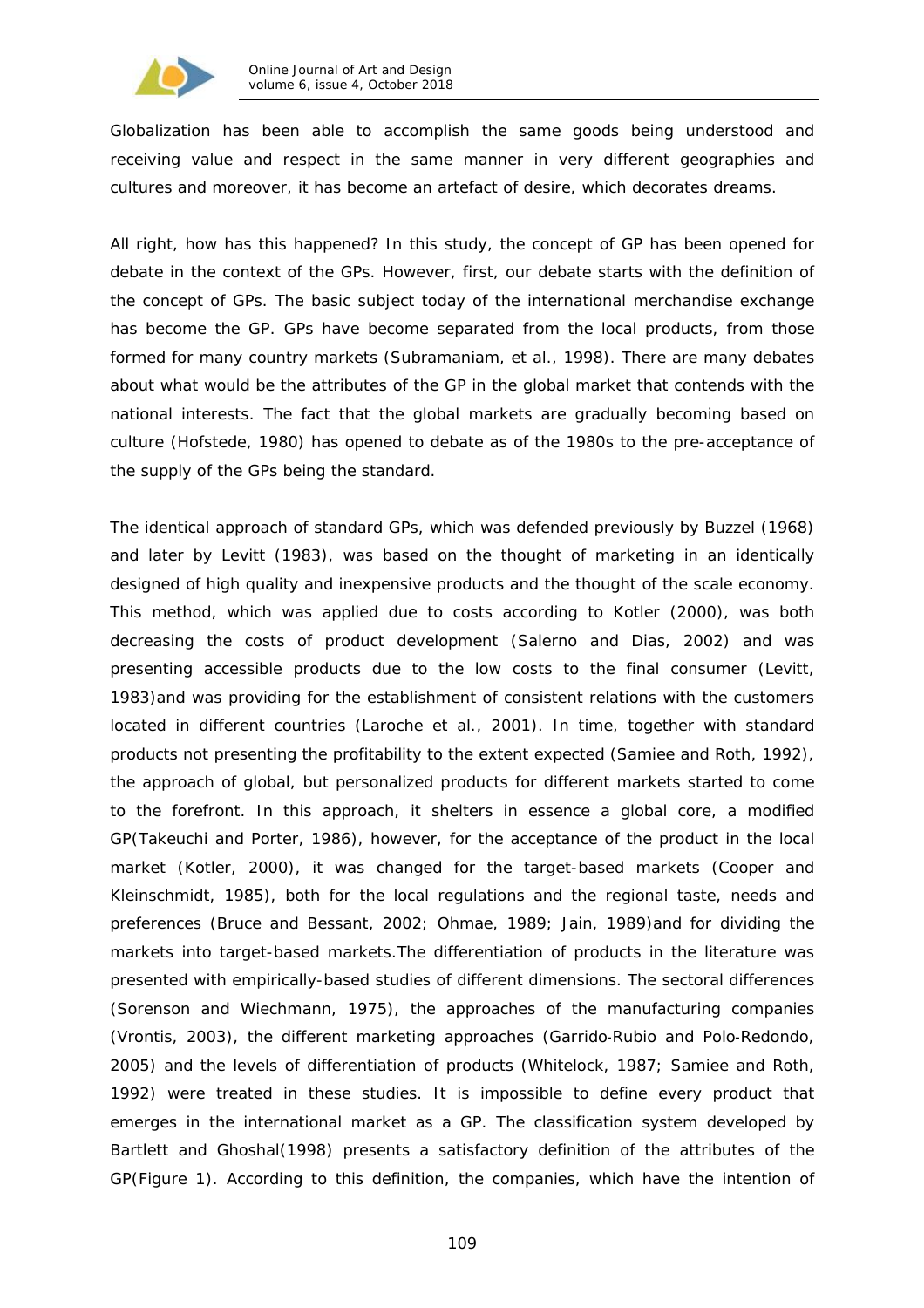

entering international markets, are under the influence of two constraints. The first of these is local sensitivities, whereas, the other is global integration.



Figure 1. The classification system for the global products

Products based on standardization that have low local sensitivities and that have high global integration strategies are the intention from GPs. These products are based on the scale economy based on competitive advantages, decreasing fixed costs with highvolume production and the scope economy, which shares the investments and costs with more than one value chains. The entire world is the analysis unit of GPs. In this logic, it supplies products that are under a centralized coordination and control, that homogenize all the local preferences and tastes that are low-cost and independent from the local and at an acceptable quality to all consumers in the world. The clearest attribute of GPs is that they keep the local sensitivities low. The effort to homogenize the local preferences and tastes due to the costs of GPs brings some debates together with it. In a sense,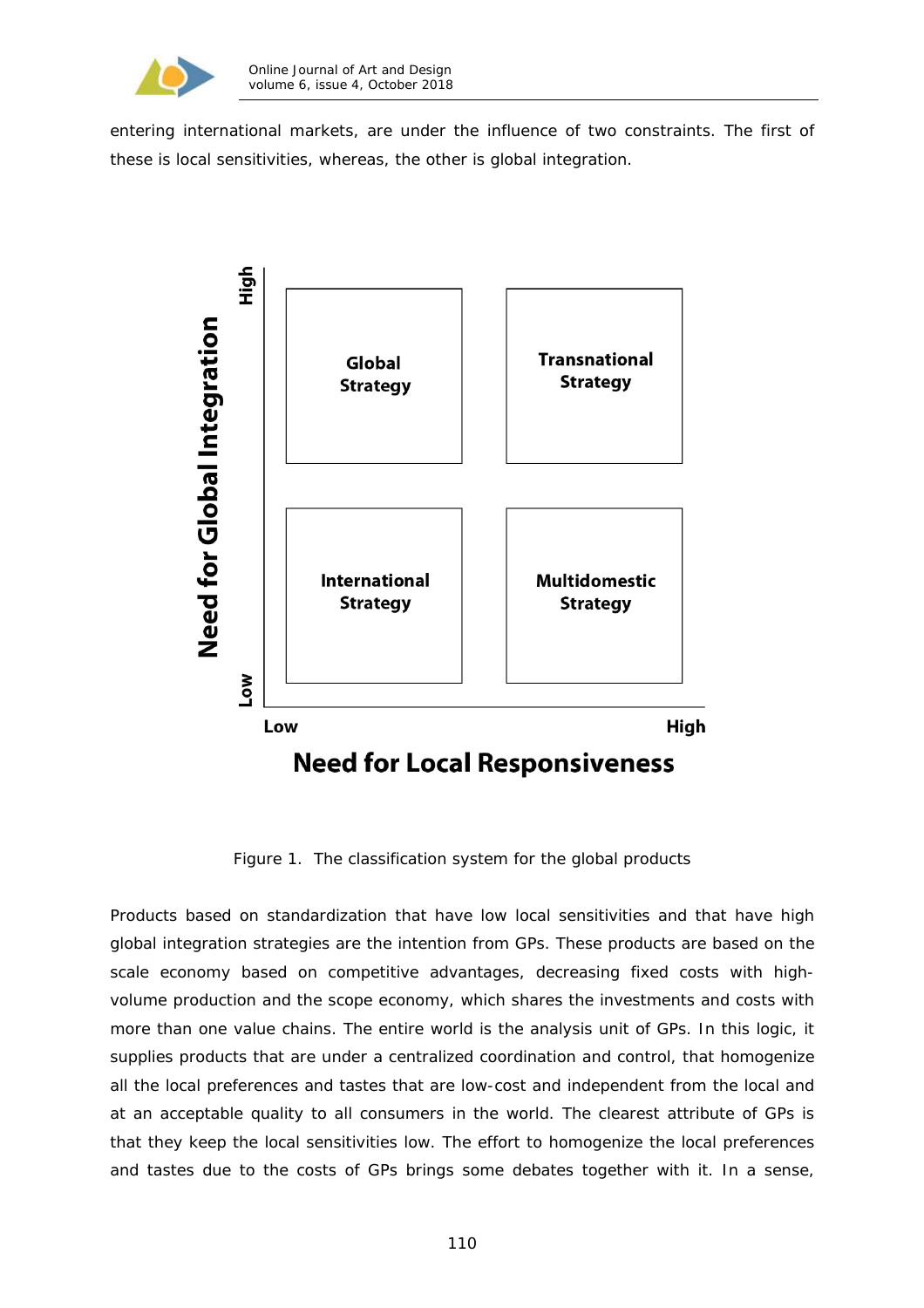

these debates are nourished from the relationship of globalization andculture. The relationships of globalization and culture are treated in the next part.

## **3. THE RELATIONSHIP OF GLOBALIZATION AND CULTURE**

There are many supporters of the expression that globalization created a homogeneous culture. When becoming homogeneous is mentioned within globalization, it is understood that a single culture, a single economic thought, and policy have become dominant. Even if the debate on becoming homogeneous continues at the centre of the MNCs and brands, in the cultural meaning it is continuing the elimination of cultural differences among countries, and together with the supply of Western or even more on the American-style standard lifestyles, nations are emerging from the local in which they are found and are becoming a part of the global relations. In Ritzer's reconceptualization (1993), the form of organization of the McDonald's chain (efficiency, accountability, projectability, and control), which spreads to the entire global society, comes to the condition of an organization model, which advances in the direction of homogenization. In a similar manner, many authors indicate a process reflected the world of the sociocultural, economic and political perceptions in line with mainly the west (Giddens, 1990) as Americans and Anglo-Saxons.

There are also many clashing approaches on the expression that what is global sets forth what is local and later it attempts to eliminate it by approaching homogenization with circumspection. In the book *Orientalism* (1979), Edward W. Said defends that the West has produced its own identity by positioning it opposite to the East and consequently, that it establishes relations on the Oriental image that it produced itself, not directly with the existing Orient. According to Said, Orientalism is a Western style, which was formed for having authority over the East, for destroying it and for being dominant over it. Furthermore, in time, those who are not Western (Asia in general and the Middle East in particular) have also formed parallel dichotomies about the West. Thus, Said presents the global culture as a clash between these two opposite, theoretical cultural stereotypes. Whereas, Samuel P. Huntington (1997) in the book titled *The Clash of Civilizations*, which he made into a book due an article that he published previously in 1993 and the interest it received later, defined civilization as the broadest culturally created thing and defended that the probable great divisions and clashes among civilizations would take their place on the fault lines among civilizations as culturally sourced. According to him, this clash would be nourished by the religion-based identity and by becoming aware of the world, which became smaller with these historical, cultural differences. Although Said also envisaged polarization like Huntington, he violently opposed Huntington. According to him, Huntington, as a "Western" member with the intention of igniting the angry feelings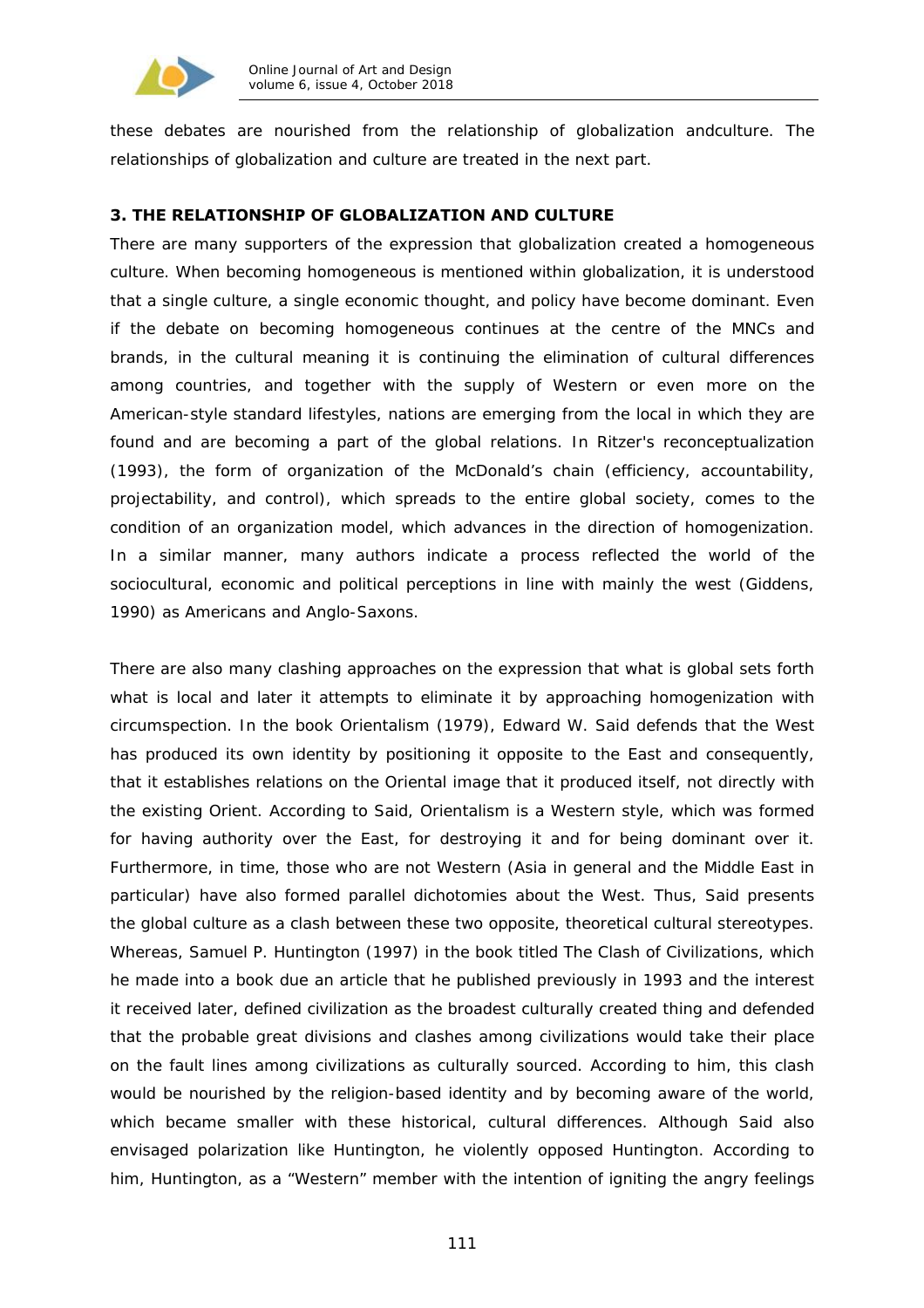

of the reader, hostile *West is the West*, also defends the *Islam is Islam* thesis, but he ignored the bewildering reciprocal devotion to each other of the peoples (2011). Another approachabout polarization belongs to Benjamin R. Barber. Barber (1995) also created two sides as suitable to the spirit of the concept of polarization. It is the universality of an American-like MNC, which is placed on the foundation of the globalization of the economy of the side defined as McWorld. McWorld, with a power that even nations do not have, crosses borders and does not take an interest in regimes, its only focus is the consumer and commerce. Whereas, the opposite side is Jihad. They are the entire local and radical rebellions, which are against McWorld.According to him, in a paradoxical manner, the capitalism based on consumption at a global level, while joining the different cultures in a single impersonal market, rapidly burns up the international social and economic walls, and gradually divides into smaller pieces the political picture of effective, religious and racist clashes. In a similar manner, especially, the theoreticians of the Dependence School, such as Amin, Mandel, Frank, and Baran, do not view the situation of backwardness, which comes prior to capitalism as underdevelopment in the broadest meaning, on the contrary, they defend that it produced under development by creating imbalances opposed to capitalistic imperialism.

There are those who defend that the global culture is not a homogeneous culture, but that everyone, every country, every civilization and every group will create a hybrid culture within the relationship with this global culture. In this construct, that is named *synchronization* according to some persons, are found at the center of the partnership between the intercultural change and the cultural elements that arise from various sources (Holton, 2000). In this situation, which is called *creolization* by Hannerz (1997), globalization by being put into reciprocal influence with the cultural codes of the avantgarde societies of the local cultural elements, it also contributes to the formation of new cultural practices and perceptions in the final analysis. According to Hannerz, this reciprocal influence is based on meaning and he defends that this field of meanings is not completely met by the global culture, because in reality, those are without historical origins, but new cultural formations are emerging, which are the result of global contacts. Robertson (2000) rejects the thesis of cultural homogenization and sees as globalization the global and local complicated reciprocal influence that emerges as the result of cultural exchanges. According to Robertson, globalization is the shrinkingof the world. Together with this shrinking, the local ones will come in contact. Robertson, who used the term *glocalization* for showing the meshing of globalization and localization, defends that globalization built localization. According to Robertson, the localization produced against globalization is not a new stand, on the contrary, it is a new face of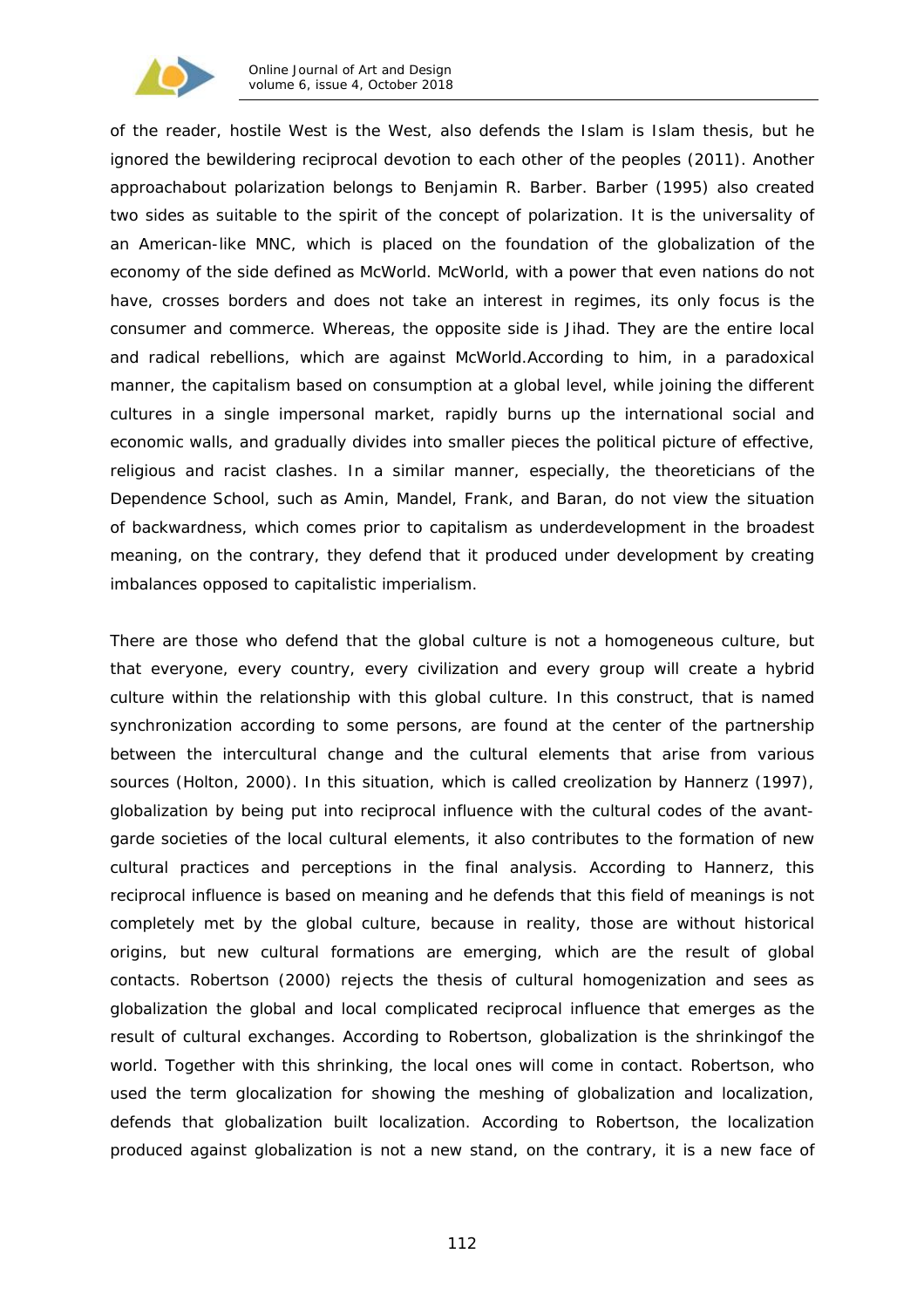

globalization and a situation of humanity, which provides for differences to come together.

## **4. ON WHAT IS THE SUCCESS OF THE GP BASED?**

The GP is one of the most concrete outputs of globalization. As a requirement of the nature of GPs is its condition of clash with those that are local. The gradual acceptance in all societies of these products, which normally should clash with local products, is sometimes based both on the individual and on the cyclical justifications in being transformed into artefacts of desire.

#### **4 a. The Economic-Cultural Dimensions of the GP**

Veblen (1898) he stated that in contrast to the rational, neoclassical economics, economic activities were shaped on manner of conduct and force of habit, consequently, economics, which was depicted as rational, was distant from the realities of humans. Finally, Veblen criticized the collecting of value in the hands of a single class and emphasized that this situation paved the way for the creation of a leisure class in the economy (Veblen, 1899). Since the leisure class did not participate in production, they spent the income obtained on random and conspicuous consumption. The motive behind this according to Veblen was to make the advertisement of superiority with excessive spending and to receive pleasure from receiving the vagabondage of the people, which is a basic attribute.Veblen did not limit this motive for spending to the leisure class and said that every individual of the society had the tendency to show a "looter" strength by wanting to imitate this leisure class. The essence of the nineteenth century capitalism was the development of consumption. The approach of the economy, which was based on production, gradually started to place emphasis on the concept of consumption. A consumption revolution was created by becoming aware of the diversity of goods by taking the desires of persons as the basis (Bocock, 1993) and broad-scaled industrial production provided for the development of consumption (Porter, 1990). When consumption became the means for an important role and social status in life, it triggered the war of an awareness on the Veblen-style consumption. Capitalism, which is the basic institutional concept for the analysis of the societal structure, was treated not with more work, but from the aspect of the behaviour models in the spending of a certain income obtained thanks to labour. The necessities, which felt a need to emerge in the forefront of the consumer aspects of individuals, provided their own dynamics to capitalism. In any case, the first of these, which was making the buying capacity continuous was taken under guarantee with the approach by Say, because all goods produced have a cost and every cost constituted the income of a person.The cost, whether it is a wage, or unearned income or profit, which is formed as the result of the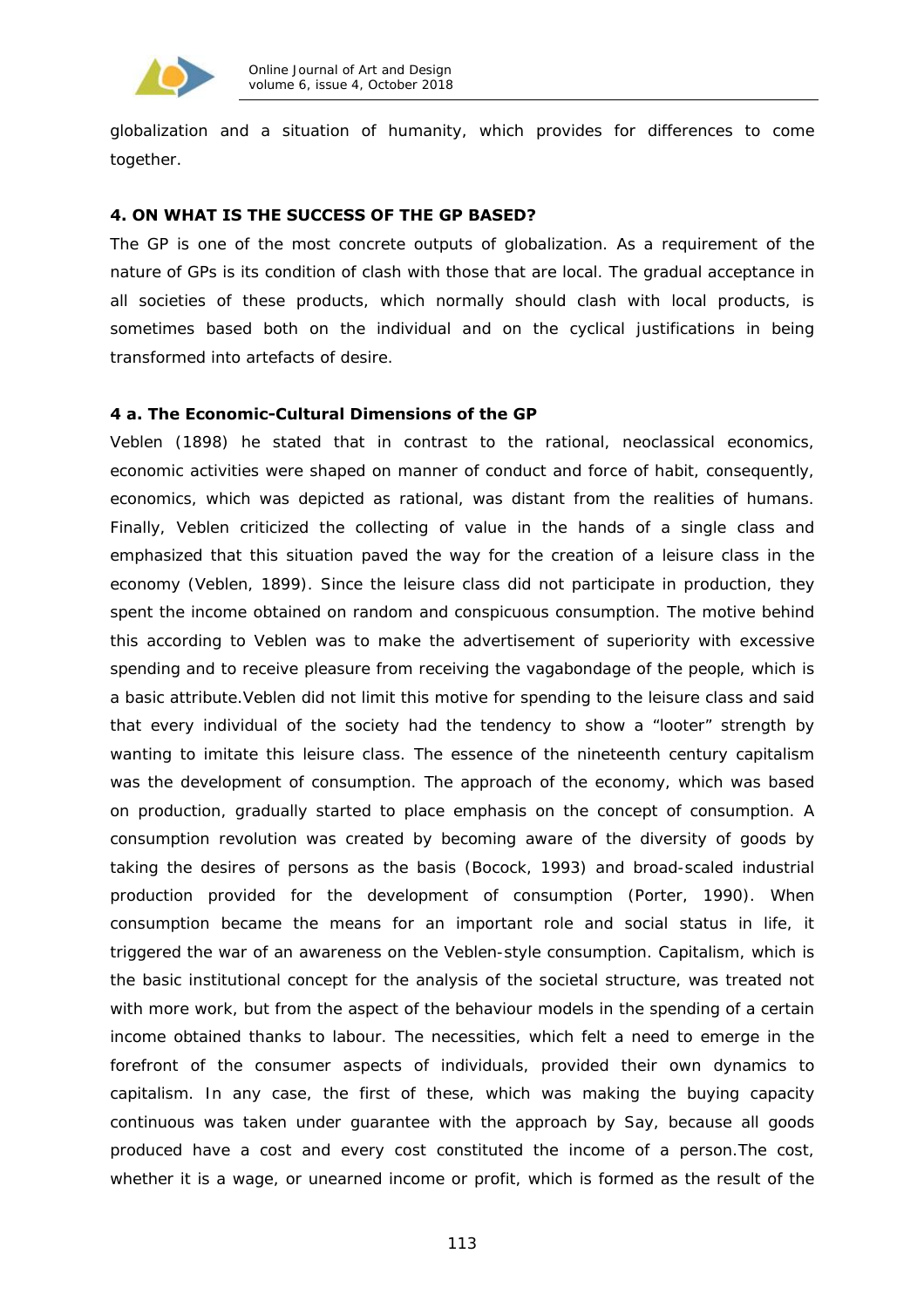

production costs or operations costs, would constitute the income of someone's sales price. The second necessity, that is, consumption on the foundation of basic needs, for being transformed into new experience-based symbolic consumption, forms the cultural foundation for which a need is felt and provides for societal stratification. The new stratification, which is provided for with income levels, while it puts consumption goods in front of individuals as new targets and rewards, at the same time, it provides for becoming the condition of the system of the symbolic meanings beyond consumption requirements.

Now the goods of modern capitalism have been packaged, organized, created and designed previously and coded for awakening the desired reaction in the consumer, whereas, the modern consumer is physically passive, but has been transformed mentally into the condition of individuals busy with forming an identity with consumption. Whereas, the final dynamic is to provide for there not being any limitations on consumption. According to Baudrillard (1998), we always want to consume more and more. This irresistible desire for consumption is neither the result of a number of psychological factors nor a simple competitive strength. If consumption appears like an insuppressible emotion, then the reason for this is a complete idealist application, which is to satiate the necessities or that the relationship with the principle of reality has not remained. The meaning of this is that what is consumed is not artefacts, it is thoughts (Bocock, 1993) or the design concepts. Consequently, where thoughts are started to be consumed instead of goods and services, then it is expected that all the desires would reach satiety for complete satisfaction, but it appears impossible for this satiety to be in the new consumption fact established on this deficiency.The leisure class, which was defined by Veblen, is finally global and there are billions of viewers in the world, because thanks to the development of communication technologies, just as the consumer of the present-day can reach a greatdiversity of goods and services, the other consumers also have the opportunity to observe the consumption practices of the other consumers.

### **4 b. Promotion of the GP**

There are persons, before money and other factors within the capitalistic system. The behaviour of persons, both as an individual, and as a social class/group, and nation and as an international society forms the essentials in the operation of this system. One of the basic provisions for being able to provide for the continuity of the system is to observe human behaviours and even beyond, to manipulate and regulate them. Consequently, in the present-day, it has become indispensable to make the advertisement in all kinds of media for making it a continuous system based on profits to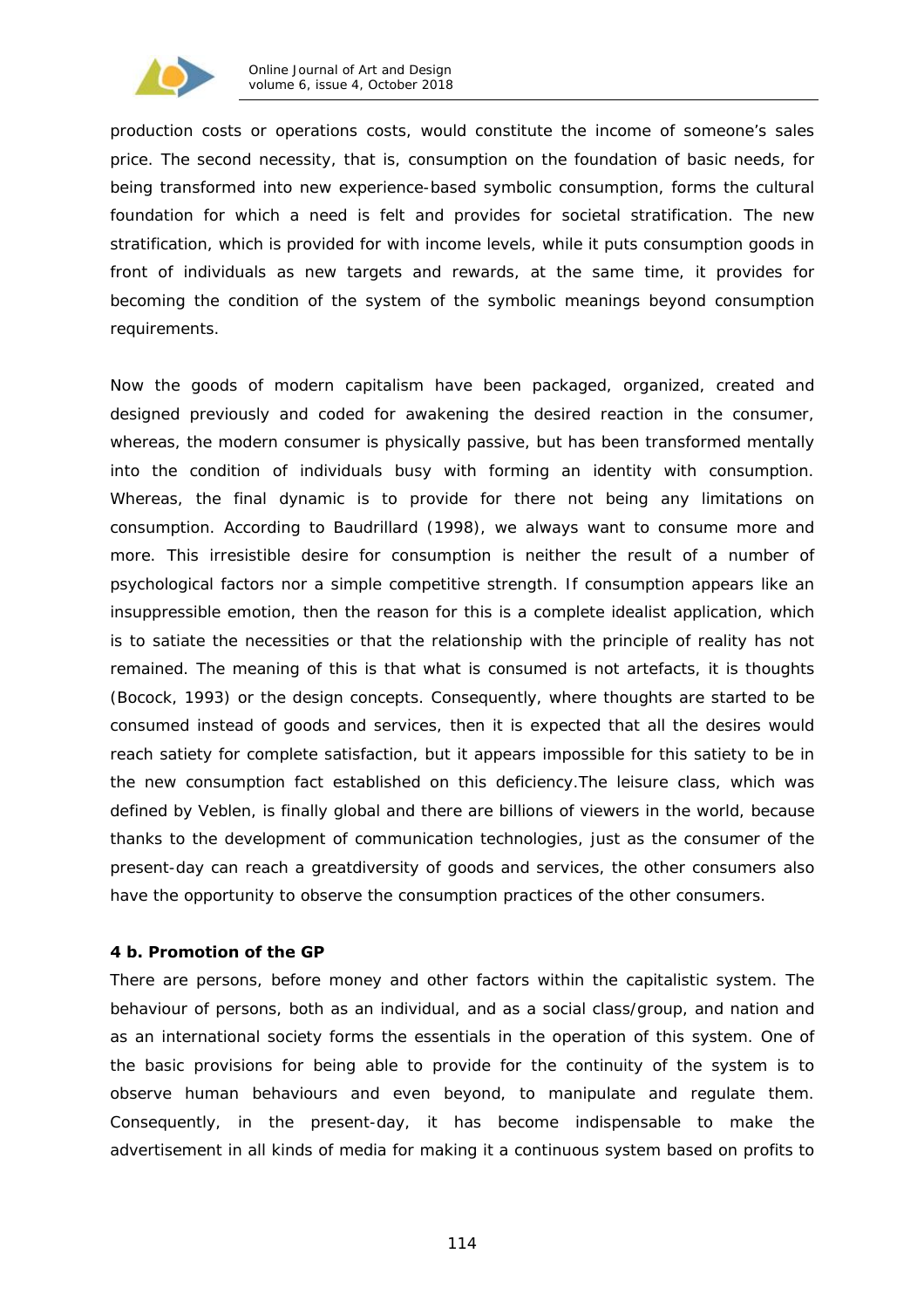

the extent of producing a GP, to carry out all kinds of promotional activities in a manner that would provide positive contributions to sales and briefly to engage inconsumption.

Therefore, one of the attributes that distinguishes modern – or postmodern – capitalism the most is that it has become a chaotic system that overlaps the production and circulation processes with each other (Wernick, 1991). According to Wernick (1991), culture, art, history, intellectual or academic life, politics and moreover, economic activities have entered under the influence of a widespread promotional process and as the modern individual engages in consumption, he/she gradually starts to resemble even more the consumption goods. Even the commodization of the individual has transformed him/her at the same time into a new "promotional individual" type, who designs and presents himself/herself as merchandise. The system, which sees the citizens of the world as consumers, not producers, and which is shaped in that manner, has been transformed into a condition that presents all kinds of incentives about being a consumer (Bauman, 1998).

Let us imagine a young person, who uses the internet in that tiny room in any corner of the world. The astounding technology that this young person has, affects the interest, actions and behaviours of the young person, the form of perceiving reality, in short, it directly affects his nature. Our youth are designating, learning and longing for new consumer knowledge and new consumption artefacts by benefitting from technological opportunities and for this, they are benefitting from all kinds of technological providers. Within billions of contents, they are being rescued from the limitations of the local and by observing the new life practices presented by the cultural icons, trendsetters, and other world citizens, they make a behaviour practice belonging to them and make consumption plans included within their opportunities, because the technology and application means are used as a hegemonic means, an element of power, either directly or subliminally, on the consumer societies, who want to benefit from the possibilities of technology through MNCs, which are their concrete output by the countries that produce and market technology. The persons of today are defined by the dominant system according to what they consume, not according to what they produce. Moreover, most of the time, it is those who produce, that is, the MNCs, who are the decision-makers about what they will consume or what they will not consume or how much they will consume (Ritzer, 2010). It paves the way for billions of world citizens to engage in the same behaviours and the guidance of the popular culture elements is seen as a directive force and because of this, there is a unity and a becoming closer together in the consumption values, which are shared among persons.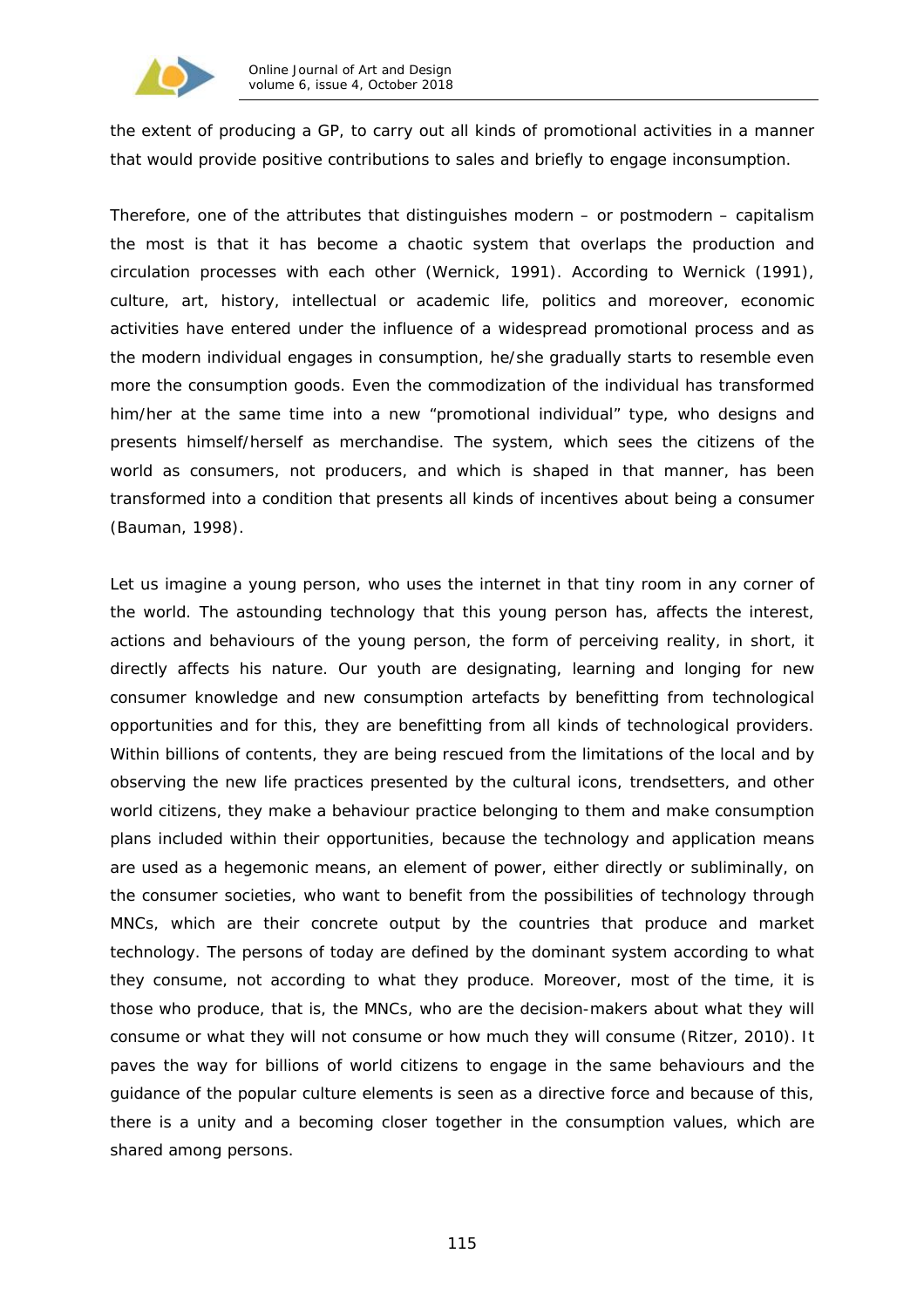

## **4 c. Global Citizenship**

Generally, in the present-day citizenship has the meaning of being attached to/member of/belonging to a nation-state from one of the types of being, belonging to many (or member). However, as of the rapid demographic mobilization speed, dimensions, intensity, and attributes, which are being experienced in recent periods, the debates on "*global citizenship*" have been brought onto the agenda, by breaking away from the nation-state context of citizenship, because persons finally have many more opportunities and networks for showing activities in the new international context and field and consequently, the attribute of citizenship is also changing (Vimo, 2010). Today, with the assistance of mass communications media and technology, this network is realized at the local, national, regional and global levels.

Global citizenship is not physical, it is a situation belonging to a sensitivity at a perceptual and global level. Every individual in the world, expands efforts for becoming integrated with what is global within the opportunities that he has. Whereas, a dimension of the contact that is global is to be included in the global consumption system. Even though this modern contents of the global citizenship are basically egalitarian and universal, at least as an expression, in practice, this situation is not very valid for those who do not have economic sufficiency. While in every society there is a certain elite group who have become integrated with the global, the remaining large mass is deprived of these opportunities.

According to Sklair (2000), he defended that as the result of globalization, first the administrators of the transnational companies, the bureaucrats, politicians, and professionals who have become globalized and the consumer elites in the media and trade sectors became integrated with the system and this group constituted the transnational capitalist class. Individuals who understand and used the global system and the bourgeoisies who became integrated with this, became the important "national" representatives of a transnational capitalist class. Besides the development of communications opportunities with the contacts, which are global of this class, most of the time, were on consumption, together with the increasing prosperity. The global elites of the society, due to their avant-garde roles in consumption, were the first consumers of the GPs presented by the MNCs and sometimes, were the advertisers, that is, they became the visible face in their own societies. Especially in the context of the developing countries, the masses who did not have the chance to become integrated with what was global, follow the leisures of their own global elites through the media, which is organized on this subject and at the first stage, to provide adaptation to what is global, target to raise to the level of their own elites. In situations where the current income is insufficient

116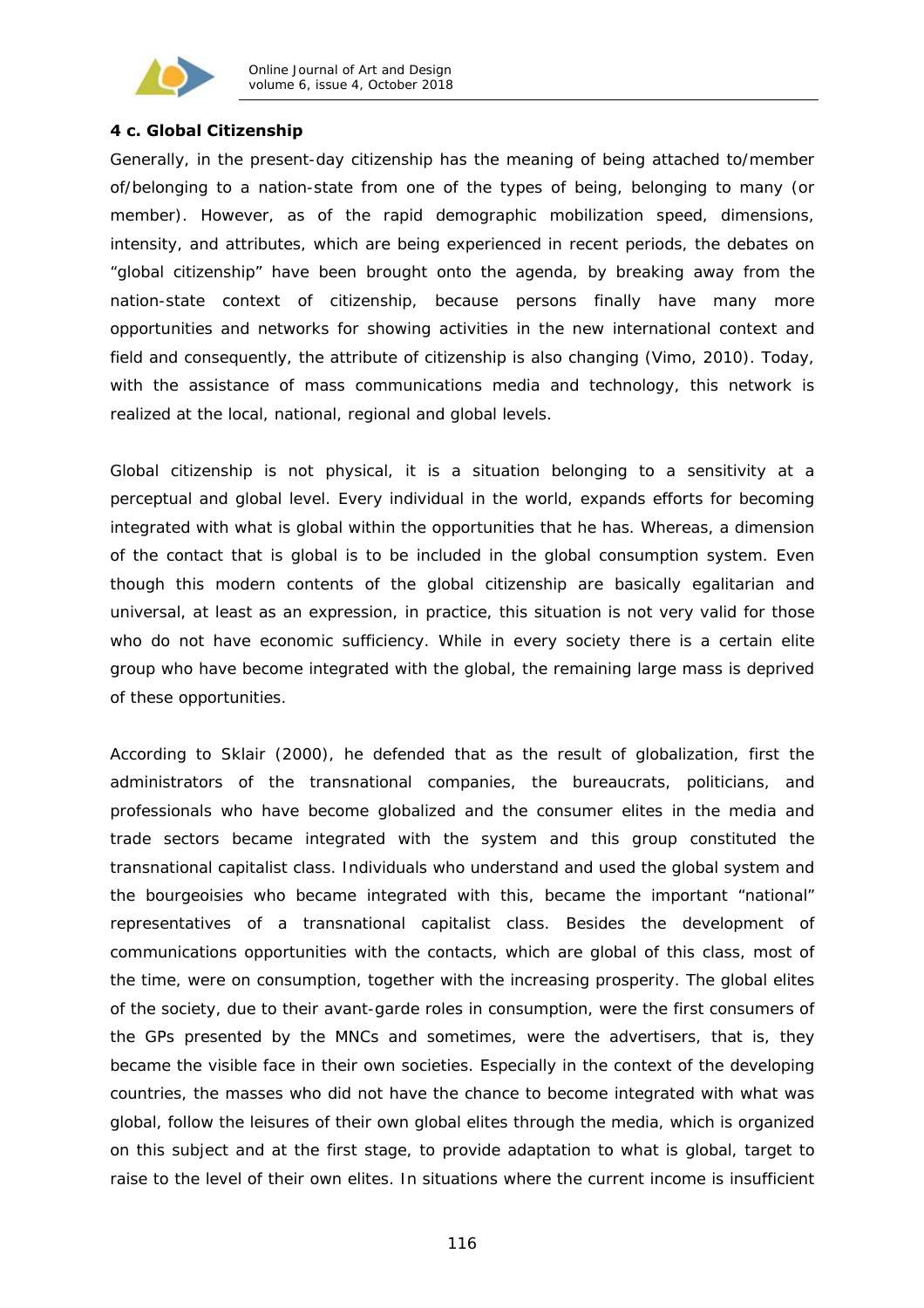

for realizing such a target, then different methods come to the forefront. The first of these is the imitation merchandise sector. This sector, which has located in countries like China and Turkey and which has constituted a considerable portion of the world trade and whose volume has exceeded billions of dollars, attempts to satisfy with imitations the passion for brands and designs of the masses whose real buying power is insufficient. In the second method, the patient masses wait in principle for the decrease in accessible prices of the products consumed by the elites, in a sense, "for them to become for the lower classes". However, as these products "become more for the lower classes", then the *show-off effect* becomes a part of the activity and as the number of requests by the elites for these goods decreases, the number of consumers, who use those goods increases. In this situation, the global capitalistic system, by presenting to the global elites new Veblen goods aimed at showing off and whose price is high, according to the law of demands, it provides for these products to receive an intensive demand in an exceptional manner. Under this vicious circle, new targets are formed for the followermasses.

The GP has been accepted by the basic target system at the local level and it is the global elites at the local level, who bless the global citizenship by consuming in this manner and who provide for the recognisability of the goods as they are consumed and who make efforts for conformity. Whereas, those who make these products widespread and who provide for the supply of new products, the media organized to exceed the boundaries, which are displayed by the lives of these elites and it is the desire of the follower-masses at the local level to raise to the level of their own elites.

### **4 d. Development and Design of GPs**

The essence of the development of products for consumers is first to develop utility value. Utility is the total satisfaction received from consuming a good or service. The importance is placed on goods or services or even beyond worth, whereas, the measurement of utility provided by goods or services is called value. Enterprises, through the goods and services they provide, transfer value to the consumer. Enterprises either struggle to satisfy a value on the market or for creating an uncompetitive field by creating a new unequalled value. Naturally, it is a more difficult course than the others to create a new and successful value, but the profits promised by this course are higher. Due to the high costs of creating a new value, in general it is a routine of enterprises at a scale that can bear the brunt of these costs.

The fact that the connection with the local of the GP construct is weak, presents great advantages to enterprises, which present GPs and to the markets, because a value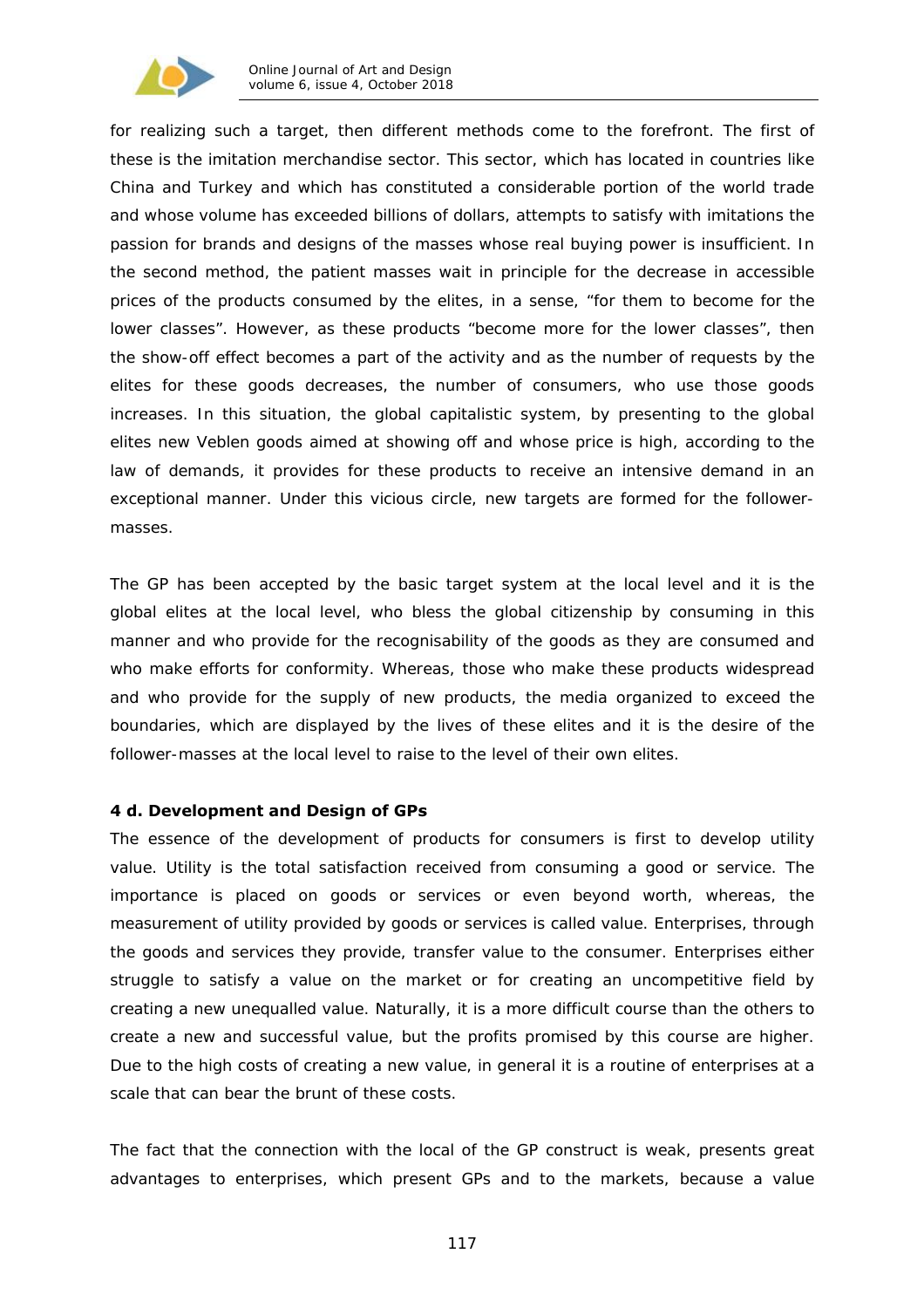

system, which takes care of the local sensitivities, is a system that is difficult to administer due to its complexity and is also a costly system. Consequently, rather than designing a product that would satisfy the high global consumer with the best method differences for many of the MNCs, isfirst to design a product that would be consumed by the homogeneous consumers. According to LeFeber (1999), the MNCs do not stop at changing the buying habits in a society, at the same time, they intrinsically also cause change the structure, which is brought by the society. The producer creates a "consumer mass" that can be controlled and exploited for completing the control and exploitation of mass capitalism (Gane, 1991). The sensitive point here is the necessity to be similar in the context of the strength for becoming homogeneous of the capitalism of the consumer mass that would be created due to operation costs. According to Ritzer (1993), this situation brings together with it the result of the homogenization of the consumption habits and the resemblance to each other of human communities. Becoming an economic structure, which carries the high productivity of the system in a proportional manner with the monopolist and homogeneous restructuring, has made it possible to say that it has been the cause of young persons, who have the same lifestyle, even in cities that are quite distant from each other in the world of global consumption (Naisbitt andAburdene 1990). Finally, this potential homogeneous mass, rather than the consumption, which is established on the concept of "need", to prepare with the opportunity of all types of media for potential products, has become the foundation of the logic of GP to present products over the easily manipulated concepts based on "desires" and "requests" in the period called the late modern or postmodern.

In our globalized world of the present-day, the strong global companies of capitalism have a need for consumers and investors that would be drawn to their sides and strong brands that they would keep on their sides (Friedman, 2000). The gradual building of products on the world of meaning has radically changed the traditional product creation processes. The effects of the marketing and promotion processes have gradually increased in the development of products, which is a technical issue most of the time. The thing, which is marketed over products, is the feeling for belonging to a place, a thing to the extent of the function of the product. The envisaged user profile to the extent of the technical functions of an automobile is presented with the cultural indicator value of this profile. In conclusion, the capitalist culture and the GP extensions of this, by uniting the pleasures of the consumers beyond the local and national boundaries, produces a GP culture and a user identity.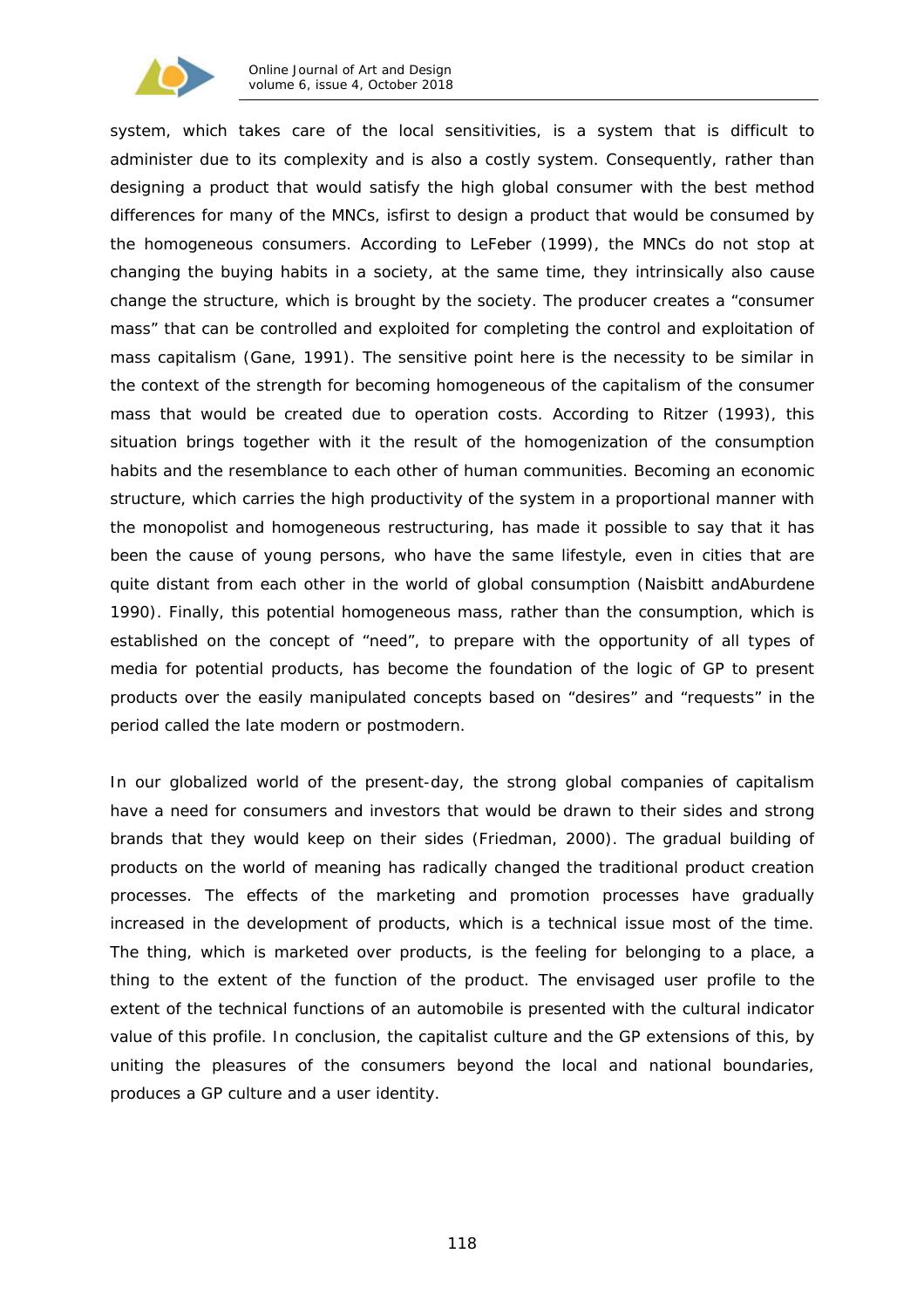

# **5. GLOBAL PRODUCT AND MATERIALISTIC CULTURE AND PRODUCT/LIFE STYLE DESIGN**

Culture makes visible our life and our lifestyle to a great extent. However, we rarely perceive this attribute in a conscious manner (Herskovits, 1955). In the content of the homogenization created by global brands and products, even if the opportunity leads to the opportunity to create a new culture, and even some cultures, which suppose that they are in a sound process of adaptation, and sometimes, due to insufficiencies of perception that are slow from the cultural aspect, also shelter the threat of things being lost secretly. According to Friedman (2000), the examination, which waits for countries and individuals within the age of globalization, is to preserve a type of identity, homeland and community feeling, between making things that would provide for surviving in the globalization system and being able to establish a sound balance.

In fact, and in practice, the strength of the local to struggle with the global is limited. This limitation is based on a few causes. I will open to debate below these limitations in the context of the materialistic culture. In the general meaning, the materialistic culture is related to daily life and artefacts. Whereas, artefacts reflect the thoughts being formed by large communities. Consequently, artefacts are signs that convey meaning and the materialistic culture is meaning more from a result (Prown, 1982). Whereas, due to the spreading and destructive strength of GPs, this field of meaning is damaged and reshaped by the global artefacts.

The field of meaning of GPs are damaged, both at the stage of creation and at the stage of consumption. Firstly, the process or design and development of GPs is indefinite and finally it is not belonging to one culture. Millions of creative intellects and labours, by gathering under the protection and direction of MNCs, give support to a creative process, without having the opportunity, most of the time, to add something from their own cultures. Finally, the products are shaped under the pressures of the determined forms and production methods of a global consumption culture (Athavankar, 1997). Secondly, in general the GPs are not an equivalent of the traditional cultural products and not an equivalent for the places they have taken that would make the struggle in the local more difficult. Especially, this situation in the technological products is observed to be even more obvious, because when technology constitutes the materialistic culture of a society, then the technical knowledge it applies is complete and the destructive influence of what is new to the societies that have a low technology of the GPs having a developed technology can be penetrated easily with cooperation of the consumer masses, who demand the new. In the contents of GPs, which is found as *sui generis* and most of the time, an idealized global meaning is shown and that is placed as a target in front of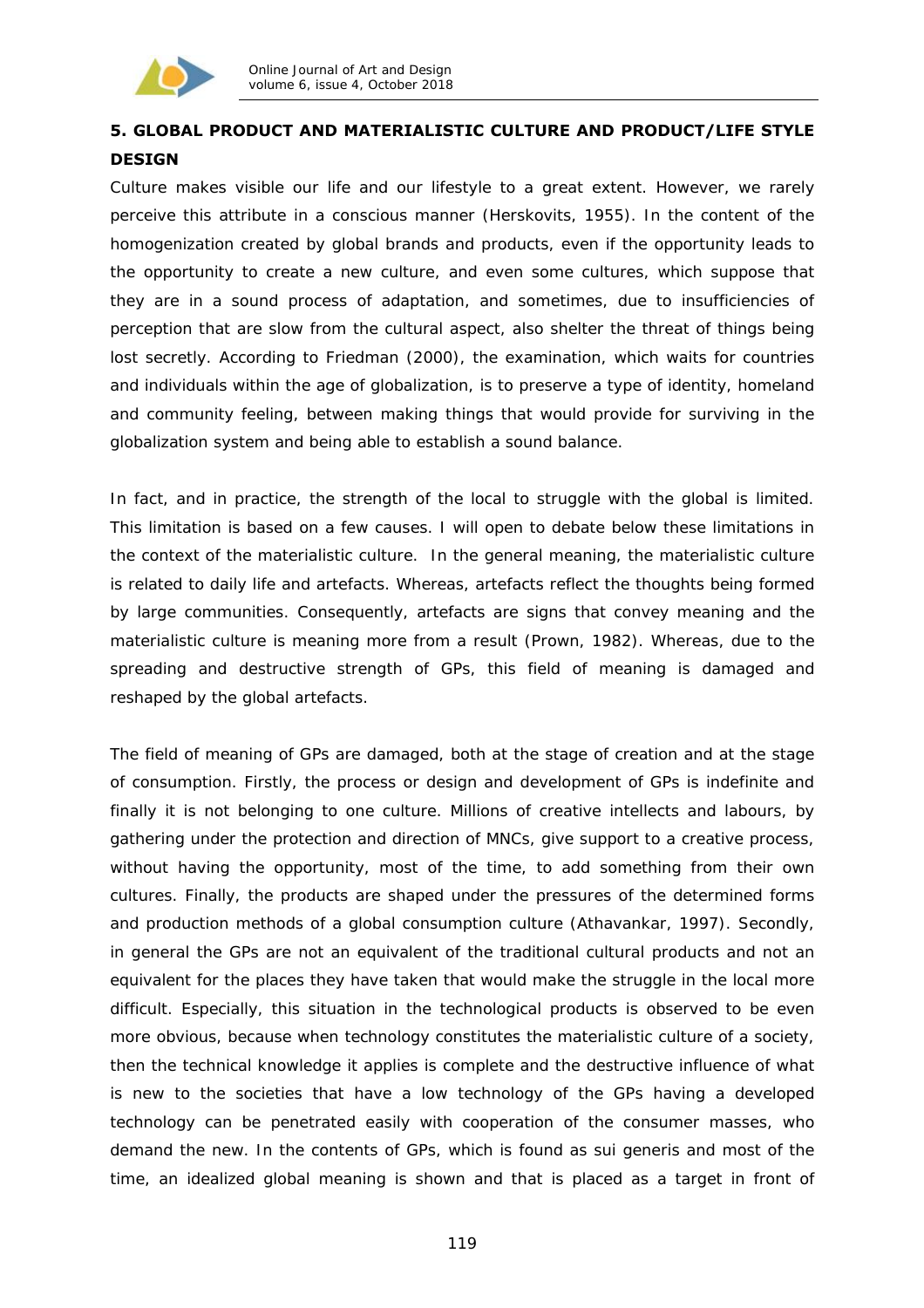

societies. There is no equivalent in the local of the global expression sheltered in these products. Since what is global or being global is presented and marketed as an upper hierarchy of the local from the aspect of meaning, then its alluring strengths come from here. It is for this reason that in the standardized global advertisements, for example, even for a simple kettle having a modern design, it is related to a modern and prosperity-filled kitchen and home, whereas, with a modern home it is an idealized family filled with love and happiness. In the advertisement, which promises for a kettle and beyond a functionality based on a perfect product, is a happy life that has been placed as a target in front of them most of the time by the longing for by all persons in the world and that is constructed on a water heater. The GPs, from the aspect of the design and marketing construct, is the door opening to that ideal life, hypothesized as being lived in a place of the world.

These products are the idealized artefacts of the world and in a sense, the *epiphany*  objects (Woodward, 2001).In this world and perhaps in heaven as well, it is friendship and sharing, it is not KFC chicken; it is a successful career and a peaceful trip made by the family, it is not a Mercedes automobile; the De Beers diamond is perfect love and fidelity. They say that they have the right to a selection from the GPs, which have come into the forefront at a universal level, as of the knowledge and accessible materialistic conditions, the GPs have a developed feeling of good taste to the potential consumers and have in their cultural meaning rich, universal and super local accumulations.

Glassie, by stating that is a material that appeared with the culture of the materialistic culture, defines the materialistic culture as an internal intellect that appeared with the labour in the world (1999). Consequently, the materialistic culture contains the aim and intention of the creator of the artefact and it represents the brain of persons and communities of persons. The lofty intentions, which are the truths within GPs themselves and which pay insufficient attention to the local sensitivities, are evident. No matter how empty and outworn the ideas of an approach to attack with an *ethnocentric* viewpointthe GPs on this intention, it is wrong to the same extent to turn a blind eye to the pressure and threat applied to the local materialistic culture by the GPs. Consequently, what is important is to attempt to eliminate the asymmetric threat appearing due to the strength and activity of the GPs, not to struggle in a conservative manner with the GPs. At the foundation of the concept of asymmetric threat is lying the superiorities in a relative manner in response to the weakness of the person who is aggressive and the person addressed. Asymmetric aggressions generally are realized by benefitting from the weaknesses of the persons addressed. I mentioned above in a detailed manner these weaknesses based on the consumer. Consequently, what is important would be to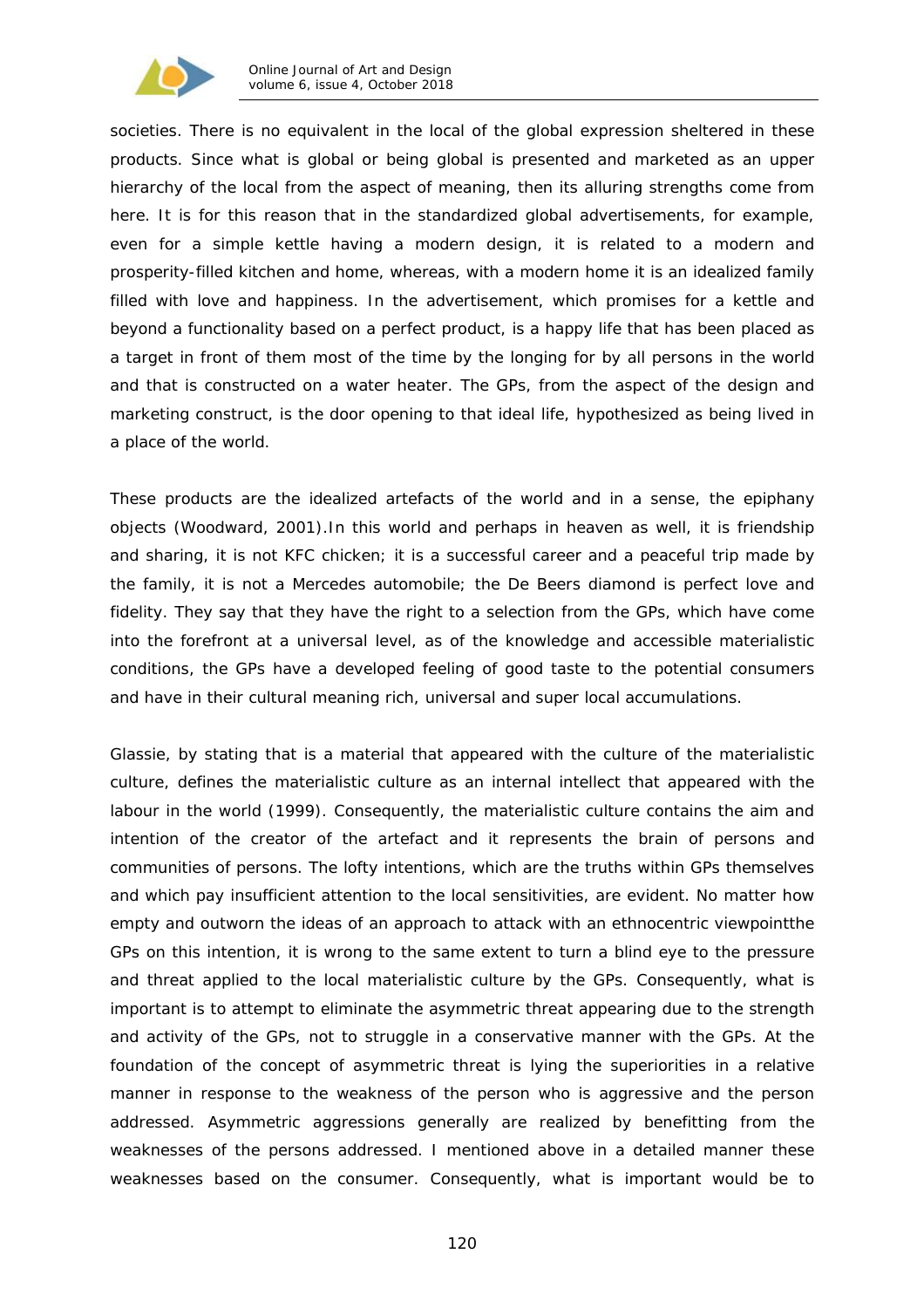

provide for the reform of the system, by remaining within the system and by taking care of the weaknesses and expectations of the consumers.

# **6. GLOCALIZATION, INCLUSIVE AND ATTENDANT DESIGN CULTURE AND DEBATE**

Despite the threat of some things being lost culturally, the multi-filters that could be developed by societies are important for eliminating these negative effects of globalization and for protecting the local materialistic culture. According to Friedman, "glocalization" is the most important filter capability (2000). The entire aim of glocalization is in the form of contributing to the different aspects, growth, and diversity of globalization and to be able to bring the country to its own piece without permitting the country and culture to be walked all over.

The structure that gives the opportunity for glocalization emerges from the intelligent use of these two main weaknesses found in the nature of globalization. The first of these weaknesses is the fact that every variable of globalization is a general balanced model that is dependent on all the other variables. In this balance model, it is not only from the centre to the surroundings, there is a flow from the surroundings towards the centre in a manner that would balance this. The success of globalization, perhaps together with it appearing as a contradiction, is connected to its only being carried out together with the localization process. This flow sets forth the second weakness of globalization because the flow from the centre directly to the surroundings is not homogeneous culturally and while becoming globalized, it also brings together clash-loaded heterogeneity (Berger, 2003). In a similar manner, Hannerz (1998) believes that it is impossible for what is defined as surroundings and that which is marginalized to completely die and at the most, it becomes hybridized due to heterogeneity. In the process of hybridization, the local is added to the new cultural unions in a creative manner to those that are global, what is inharmonious is dropped and the remaining is transformed in a manner that would suit the local culture and lifestyle (Miller, 1998). Berger gives an example of this transformation with the eating and drinking culture in India and Japan. According to Berger, the entrance of the western-sourced fast food chains into India and Japan paved the way for the catching up of the fast food sales points based on the traditional cuisine (2003). On the other hand, according to many views, becoming hybridized is impossible. While Said (1979) defends the view that only a naïve culture could become hybridized; according to Eagleton (2000), every one of the cultures is interconnecting; none of them are unique and naïve; they are all hybrid, heterogeneous, have differentiated to the final degree and none of them are a single piece.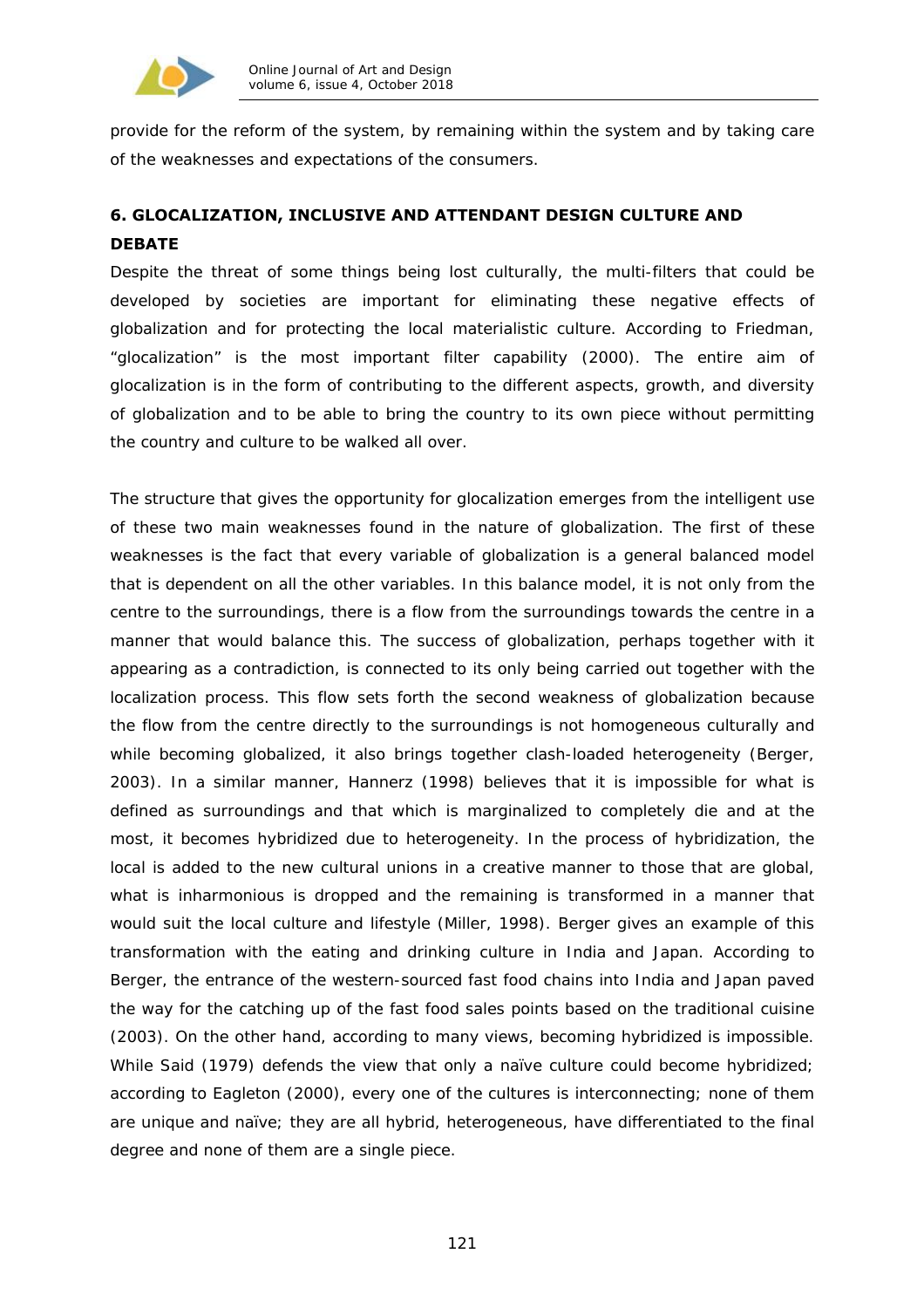

In my debates, I do not see glocalization as a struggle between weak naïve (local) and dominant spoiled (global), but as a Friedman-style process of articulation, which exalts each other. According to me, glocalization is not a hierarchy between naïve and spoiled, it has the meaning of reproducing a dialectic relationship. Whereas, the process of legality of such a production effort is unavoidable in its nature and is taking from heterogeneity open to struggle. For example, is *Chicken with Curry*, chicken or curry? Or is chicken with curry an independent, separate and special thing, which shelters all the naiveties and hybrids in the spirit that constitutes it, that is transformed by articulating in a dialectic manner of the local structures that formed it? Furthermore, if a customer who is served chicken with curry dumps hot pepper on the food, then would he/she eat chicken with curry or chicken with hot, peppery curry? According to me, the result is that every content of the product contributes to a new synthesis. What is important here is that if there is no content, then that special taste would not be lost in response to a dominant and to catch the sound balance, forms the mechanisms that would create the opportunity to struggle for balance. One of the most effective courses for the creation of this balance from the aspect of the materialistic culture would be to develop an*inclusive and attendant* design culture.

Many provisions and legality and in the causes, that set forth globalization and in their results, is found that could be possible in practice to have an *inclusive and attendant* design culture. It is stated as follows in Friedman's (2000) definition of the*Spirit of the Laws*: "A reciprocal dependence forms between two nations, which engage in trade with each other, because if one of them has the self-interest to buy, then the other has the self-interest to sell. Consequently, there is a unity established between them on reciprocal absolute necessities." In the nature of globalization, this reciprocal dependence found recognizes the right to power and say remarks to those who supply and to those who demand. On the other hand, the global system itself recognizes the opportunity to become a group which has an organizational structure to make things and to strengthen in the collective meaning or to those being buffeted about by the system, whether in the local or in the global meaning. What is important above all else is that the global feels a need for the local for the heterogeneity that it shelters within itself. The disappearance of the local, which is the source of heterogeneity, would transform the system to a homogeneous and what is more important, a lifeless system.

### **REFERENCES**

Athavankar, U.A. (1997). Mental imagery as a design tool. *Cybernetics and Systems* 28, 25-47.

Barber. B. (1995). *Jihad vs. Mcworld.* New York: Ballantine Books.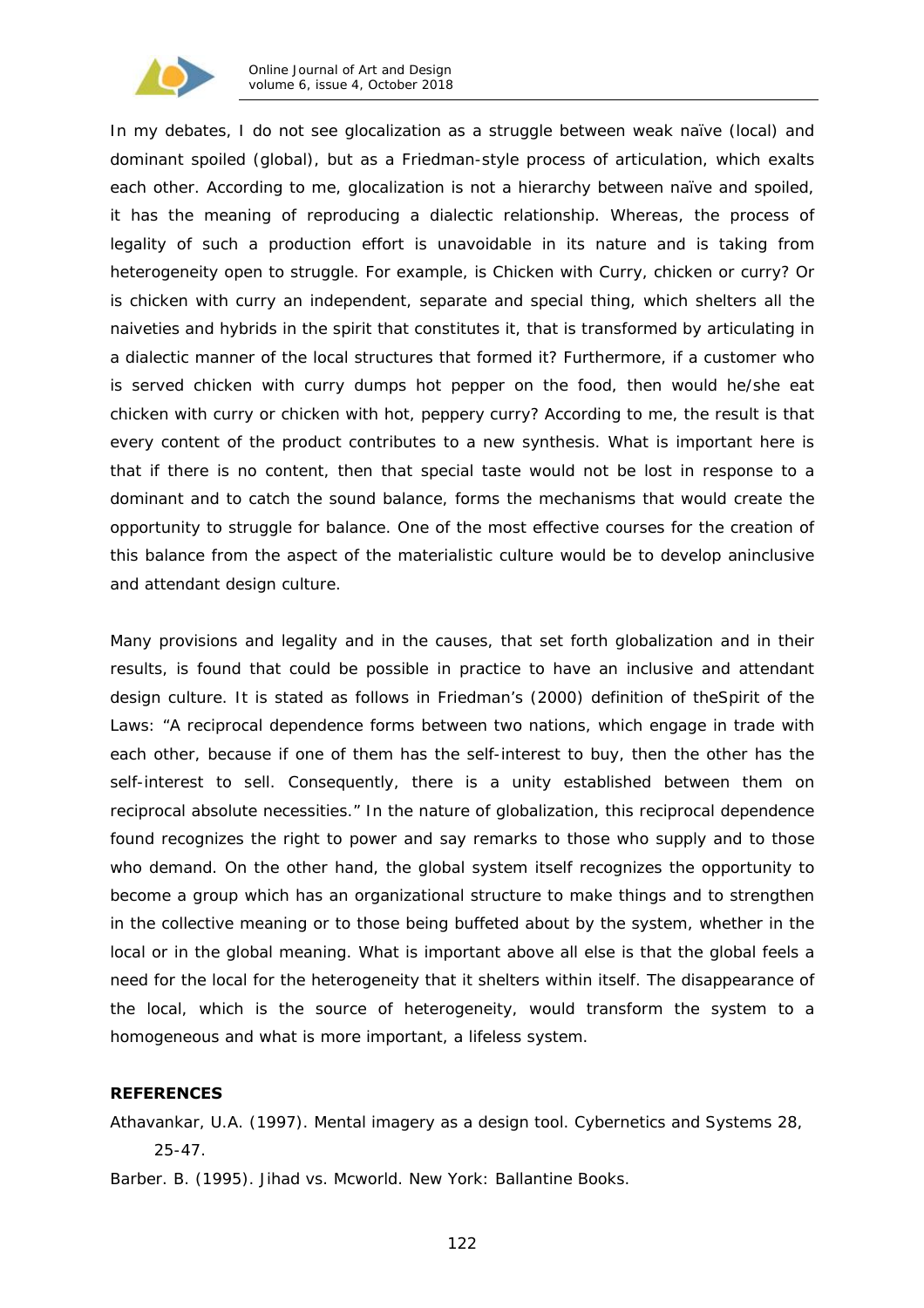

Bartlett, C.A. and Ghoshal, S. (1998). *Managing Across Borders*. Boston: Harvard Business School Press.

Baudrillard, J. (1998). *The Consumer Society: Myths and Structures.* London: Sage.

Bauman, Z. (1998). *Globalization: The Human Consequences*. New York: Columbia University Press.

Berger, P. (2003). The Cultural Dimensions of Globalization. In Berger, P. and Huntington, S. (eds.) *Many Globalizations Cultural Diversity in the Contemporary World*, Oxford: Oxford University Press pp. 1-17

Bocock, R. (1993). *Consumption*. London: Routledge.

- Bruce, M. and Bessant, J. (2002). *Design in Business*. London: Pearson Education.
- Buzzel, R. (1998). Can you standardize multinational marketing? *Harvard Business Review* 46,102-103.

Cooper, R.G. and Kleinschmidt, E.J. (1985). The impact of export strategy on export sales performance. *Journal of International Business Studies16*(1), 37-53.

- Douglas, M. and Isherwood, B. (1978). *The World of Goods. Towards an Anthropology of Consumption.* London: Allen Lane.
- Eagleton, T. (2000). *The Idea of Culture*. New York: Wiley-Blackwell.
- Friedman, T.L. (1999). *The Lexus and the Olive Tree.* New York: Farrar, Straus & Giroux.
- Gane, M. (1991). *Baudrillard's Bestiary: Baudrillard and Culture*. London: Routledge.
- Garrido‐Rubio, A. and Polo‐Redondo, Y. (2005). Tactical launch decisions: Influence on innovation success/failure. *Journal of Product & Brand Management14*(1),29-38.
- Giddens, A. (1990).*The Consequences of Modernity.* Stanford: Stanford University Press.
- Glassie, H. (1999). *Material Culture*. Bloomington: Indiana University Press.
- Hannerz, U. (1997). Scenarios of Peripheral Cultures. In: King, A. (ed) *Culture, Globalization and the World-System: Contemporary Conditions for the*

*Representation of Identity*. Minnesota: University of Minnesota Press, pp. 107-128.

Herskovits, M.J. (1955). *Cultural Anthropology.* New York: Knopf.

Hofstede, G. (1980). *Culture's Consequences: International Differences*. California: SAGE.

- Holton, R. (2000). Globalization's cultural consequences. *Annals of the American Academy of Political and Social Science570*(1), 140-152.
- Huntington, S. (1997). *The Clash of Civilizations and the Remaking of World Order.* New York: Touchstone.
- Jain, S.C. (1989). Standardization of International strategy: Some research hypotheses. *Journal of Marketing53*(1),70-79.
- Kotler, P. (2000). *Marketing Management.* Upper Saddle River, NJ: Prentice-Hall.
- LaFeber, W. (1999). *Michael Jordan and the New Global Capitalism.* New York: Norton.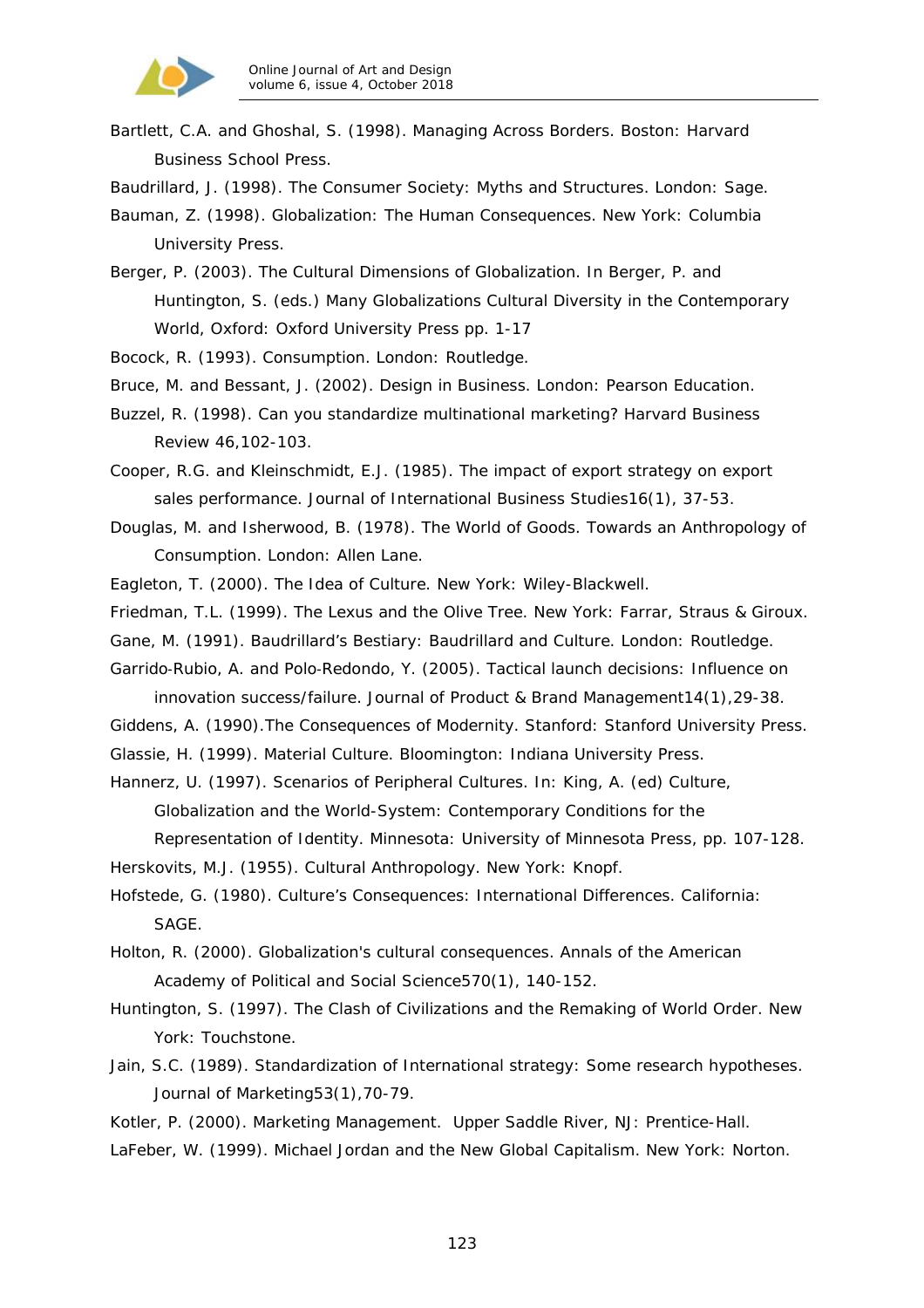

Laroche, M. and Kirpalani, V.H. and Zhou, L. (2001). A model of advertising standardization in multinational corporations. *Journal of International Business Studies32*(2), 249-266.

Levitt, T. (1983). The globalization of markets. *Harvard Business Review* 61:92-102.

- McCracken, G. (1986). Culture and consumption: A theoretical account of the structure and movement of the cultural meaning of consumer goods. *Journal of Consumer Research 13*(1),71-84.
- McCracken, G. (1990). *Culture and Consumption: New Approaches to the Symbolic Character of Consumer Goods and Activities.* Indianapolis: Indiana University Press.
- Miller, D. (1998). Coca-Cola: A Sweet Black Drink from Trinidad. In Miller D (ed.) *Material Culture: Why Some Things Matter* Chicago: The University of Chicago Press, pp.169-187.
- Naisbitt, J. and Aburdene, P. (1990). *Megatrends 2000: Ten New Directions for the 1990's*. New York: William Morrow and Company, Inc.,
- Ohmae, K. (1989). Managing in a borderless world. *Harvard Business Review67*,152-165.
- Porter, R. (1990). *English Society in the Eighteenth Century*. London: Penguin.
- Prown, J.D. (1982). Mind in matter: An introduction to material culture theory and method. *Winterthur Portfolio 17*(1),1-19.
- Ritzer, G. (1993). *The McDonaldization of Society*. Los Angeles: Pine Forge Press.
- Ritzer, G. (2010). *Enchanting a Disenchanted World: Continuity and Change in the Cathedrals of Consumption.* California: Pine Forge Press.
- Robertson, R. (1995). Glocalization: Time-Space and Homogeneity Heterogeneity. in Featherstone, M. and Lash, S. and Robertson, R. (eds.) *Global Modernities*. London: Sage, pp.25–44.
- Said, E. (1979). *Orientalism.* New York: Ramdom House, Inc.
- Said, E. (2011). The clash of ignorance. *The Nation 273*(12),11-14.
- Salerno, M.S. and Dias, A.V.C. (2002). Product design modularity, modular production, modular organization: the evolution of modular concepts. *Actes du GERPISA33*, 61- 73.
- Samiee, S. and Roth, K. (1992). The influence of global marketing standardization on performance. *Journal of Marketing56*(2), 1-17.
- Schor, J.B. (1998). *The Overspent American: Upscaling, Downshifting and the New Consumer*. New York: Basic Books.
- Sklair, L. (2000). The transnational capitalist class and the discourse of globalisation. *Cambridge Review of International Affairs 14*(1),67-85.
- Sorenson, R.Z. and Wiechmann, U.E. (1975). How multinationals view marketing standardization. *Harvard Business Review53*, 38-44.